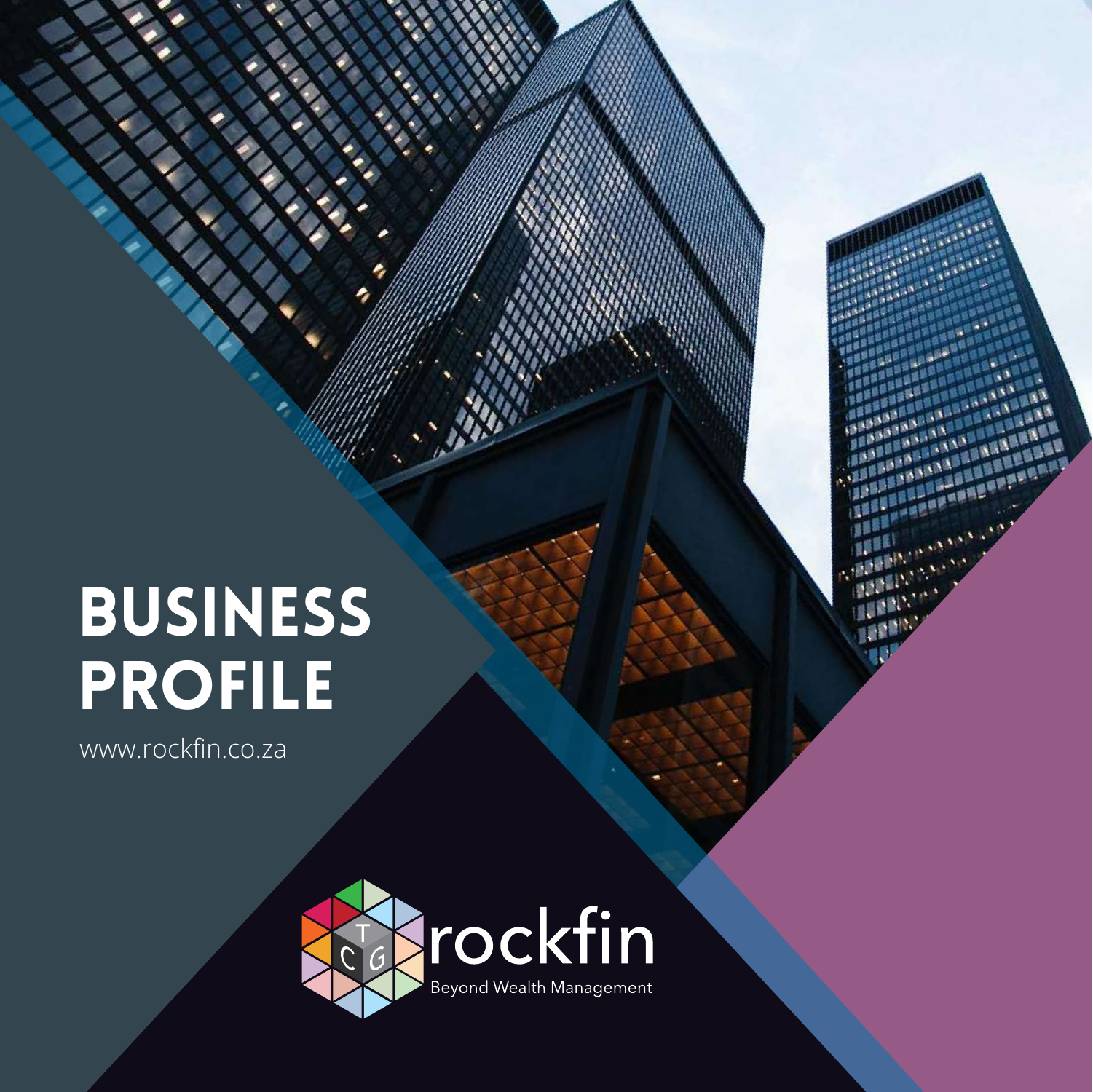Leading expert financial advisors in personal and business financial planning solutions.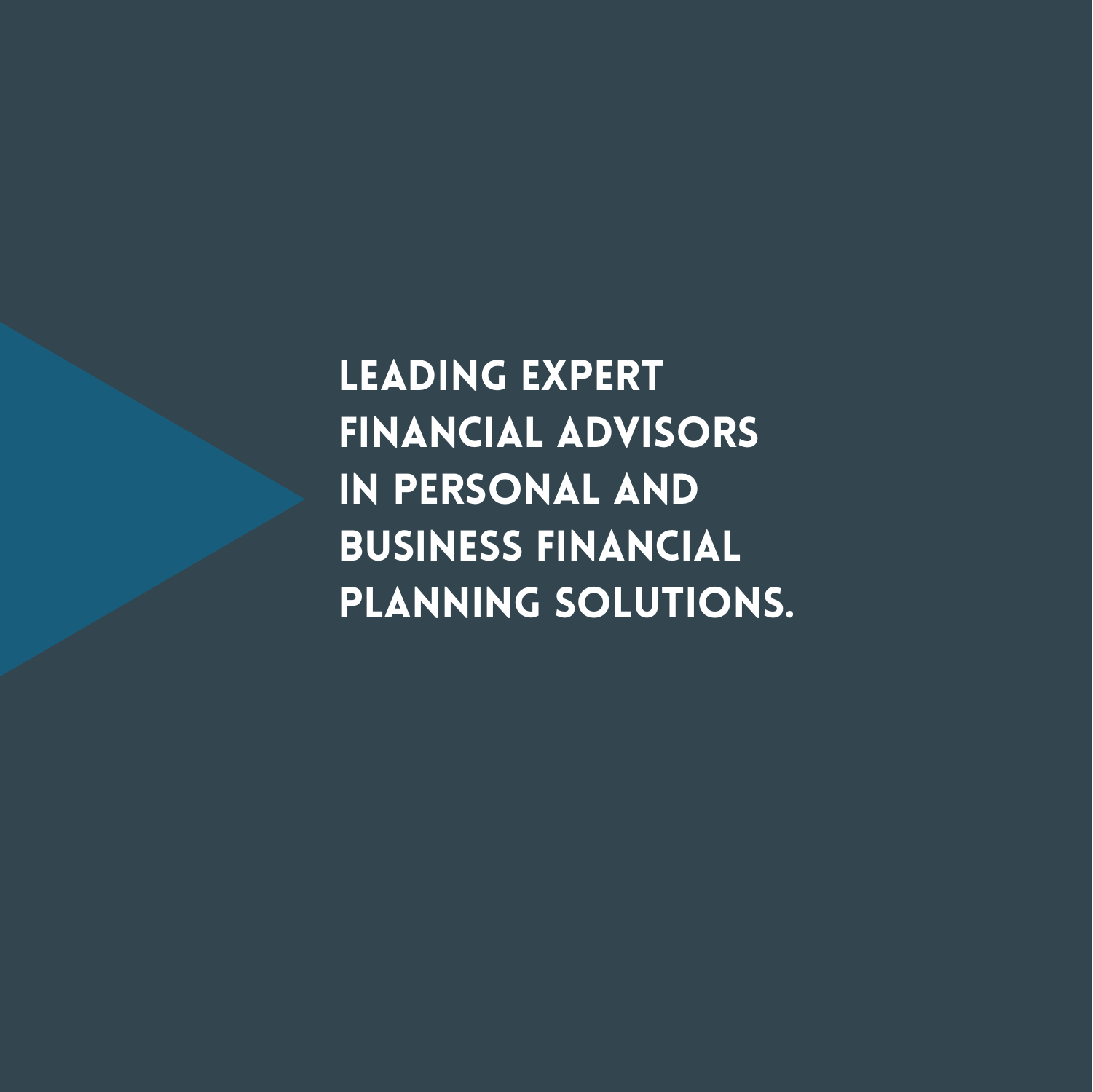# **CONTENTS**

| The Rockfin History & Ethos        | 02      |
|------------------------------------|---------|
|                                    |         |
| Our Expertise                      | 03      |
|                                    |         |
| Our Offering & Benefits            | 04      |
| Our Technology & Partners          | 05      |
| Rockfin Personal Insurance         | 06 - 07 |
| <b>Rockfin Business &amp;</b>      |         |
| <b>Employee Benefits Solutions</b> | 08 - 09 |

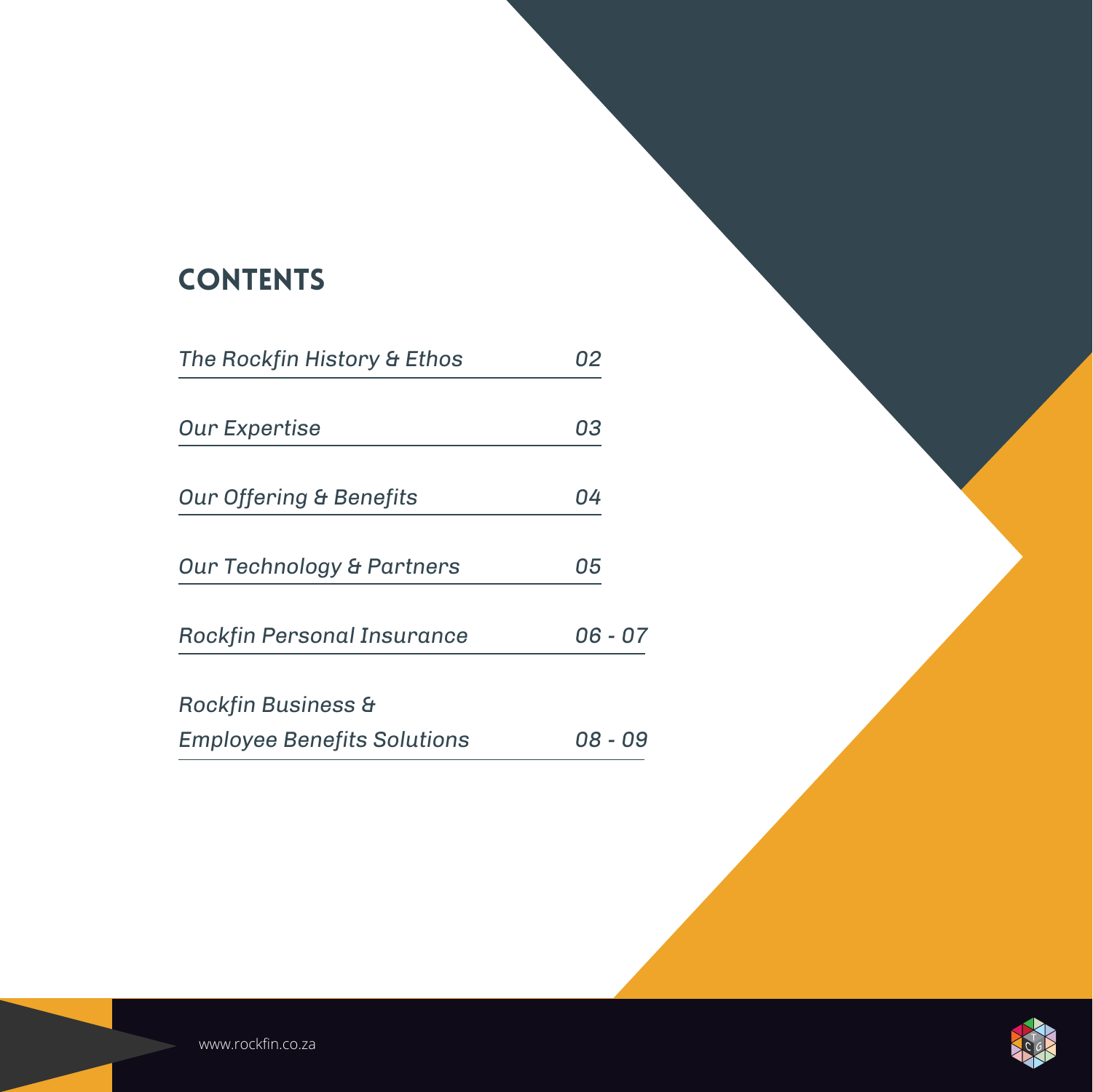# **HE ROCKFI** LOMP

**Rockfin Wealth Management is a registered Financial Services Provider (FSP 13370) with the Financial Services Conduct Authority (FSCA), and a proud subsidiary of the Transformation Capital Group ("TCG").**

TCG commenced operating in 2013 as a holding company to consolidate the group assets, including the combined technology and financial services interests, some of which date back to 1994.

The financial services acquisitions - Rockfin Wealth Management (Pty) Ltd. and an own product strategy Myfin Financial Services - FSP 46640 commenced trading in 2012. These were consolidated into two focus areas namely a wealth management and online product and solution strategy.

Together with TCG, Rockfin focuses on building the wealth management strategy and brand for the group. Combining personal financial planning, investment management, financial advisory, and fiduciary services, directly for the benefit of high net-worth clients, remains a key focus for Rockfin. Our team of wealth advisors help individual clients construct entire goal-based financial plans, and advise how to prepare for present and future financial needs. Our corporate strategy assists businesses with employee benefits and employer-based financial solutions for employees, company executives and shareholders of private businesses.

# OUR AIM

As a client-centric organisation we offer quality best-of-breed independent products and solutions, designed for mature and modern-day consumers.



Our key focus is to offer advice based on a sound and defined financial planning process. This includes personal and business financial planning and a spectrum of independent products and services, designed to grow the net worth of our clients. Our wealth advisors assist clients with bespoke financial plans to suit their current and future financial needs. Our corporate strategy assists businesses with business assurance, insurance and employee benefits.

We further provide employer-based financial solutions that not only mitigate risk, but benefit their employees, company executives and shareholders. With our success in South Africa, our vision is to create a shared value, as partners to our clients on their journey to financial wellness.



We endeavour to assist clients on their journey to financial wellness by offering flexible, rewarding and individual solutions, tailor-made to their needs. We strive to approach our clients' needs with confidence, enthusiasm and care to ensure that they remain financially secure.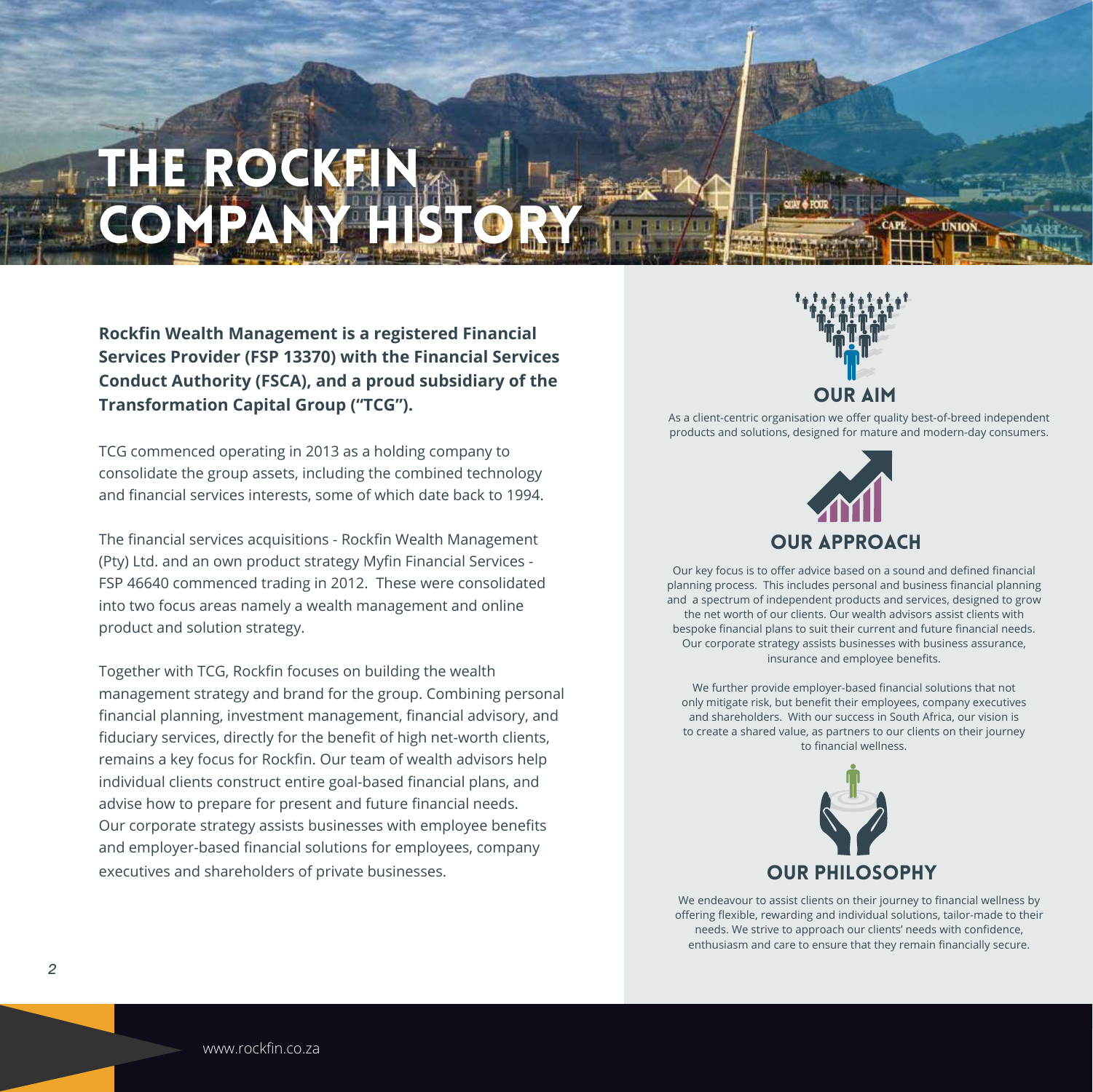**Whether you are in the capital accumulation phase, approaching retirement or enjoying the fruits of your labour, your financial well-being is our primary concern. As Financial Advisors, we get to know your individual needs, to ensure that we act as partners in providing advice that works for you, your family and your business. We offer a full range of financial services, providing you with an holistic financial solution. Empower yourself and secure your future with Rockfin Financial Advisory.**



# WE'VE GOT IT COVERED



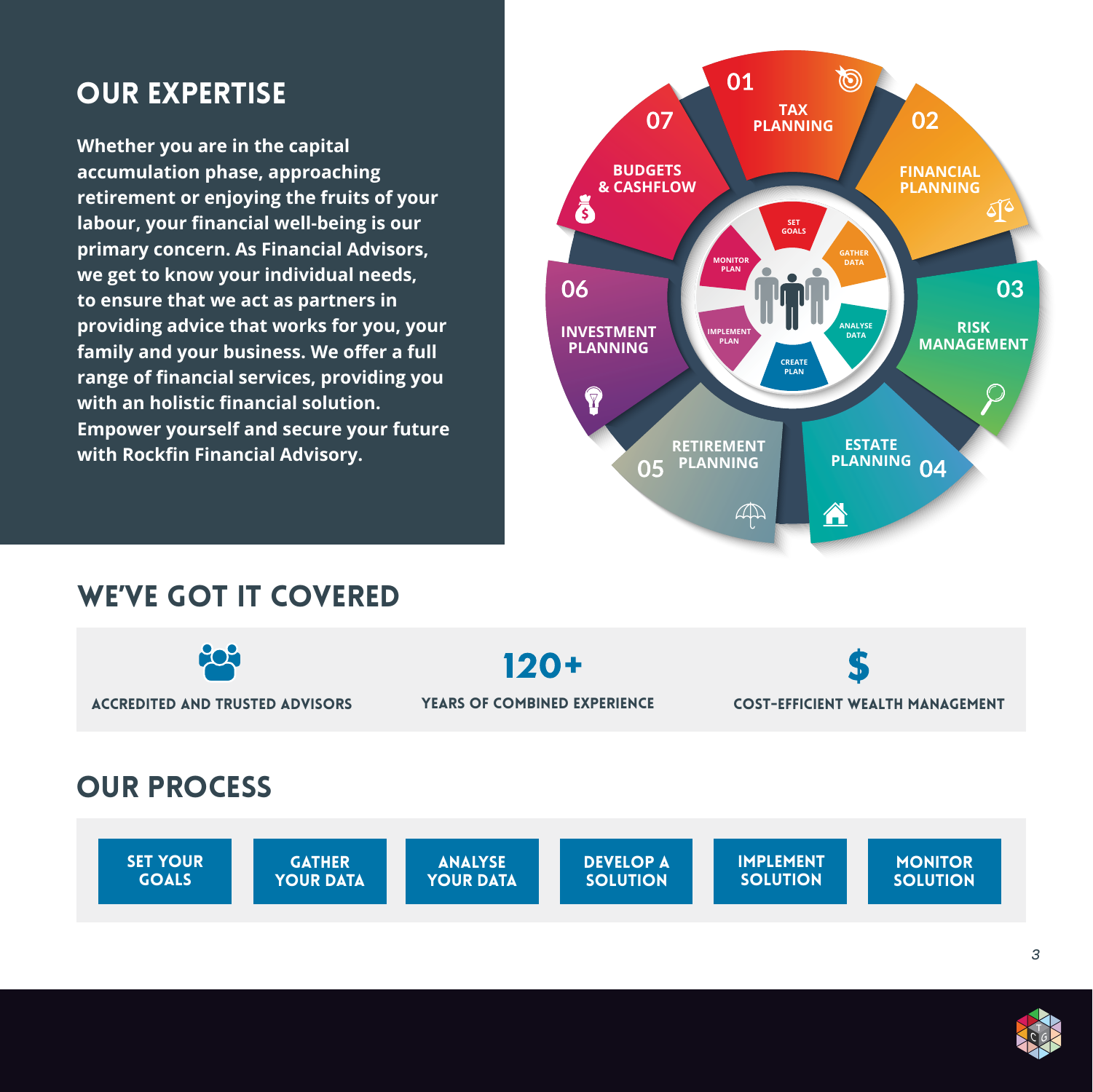# OUR CLIENT ADVICE OFFERING

#### **Dynamic, Powerful and Intuitive Risk Management**

*Manage risks to your finances, assets, business and health with Rockfin's Financial Risk Management philosophy. Your first line of defence is to identify your sources of risk and then to either avoid, minimise, or put contingencies in place for major exposure. Your last line of defence is insurance.*

#### **Comprehensive Estate Planning**

*You can manage your assets and provide for your loved ones after your death. Secure your family's future by planning in advance how your estate and assets will be managed and distributed on your death.*

#### **Confident Retirement Planning**

*Achieving a comfortable retirement is an incredibly extensive process. It takes sensible planning and long-term commitment. Once retired, you still need to manage your retirement savings to maintain and support your lifestyle.* 

#### **Secure, Hassle-free Investment Planning**

*Our investment experts will help you identify your investment goals and the investment options available to you through outcomes-based investing. The concepts and importance of asset allocation, diversification, compounding, and the risks versus returns associated with various investment options, the impact of inflation, and an explanation of any associated fees and charges will be discussed with you.*

#### **Smart, Simple Tax Planning**

*Rockfin's Tax Planning approach will help you take full advantage of permitted tax deductions and exemptions. We ensure that you get the optimum benefit from tax exempt incomes and take advantage of these tax deductions and rebates. Whether you are looking for tax-splitting, tax-effective donations, retirement funding or capital-gains exclusion solutions, with Rockfin we've got you covered globally while you remain tax compliant.*

#### **Offshore Structuring**

*When structuring or investing offshore in true foreign assets, professional advice and a comprehensive offshore structure is essential. Financial emigration and the tax-management of your worldwide income and assets is key in today's global village. We assist individuals, families, trusts and companies in adopting best practices, helping them to quickly adapt to the rapidly-changing legal, regulatory and fiscal global environment.*

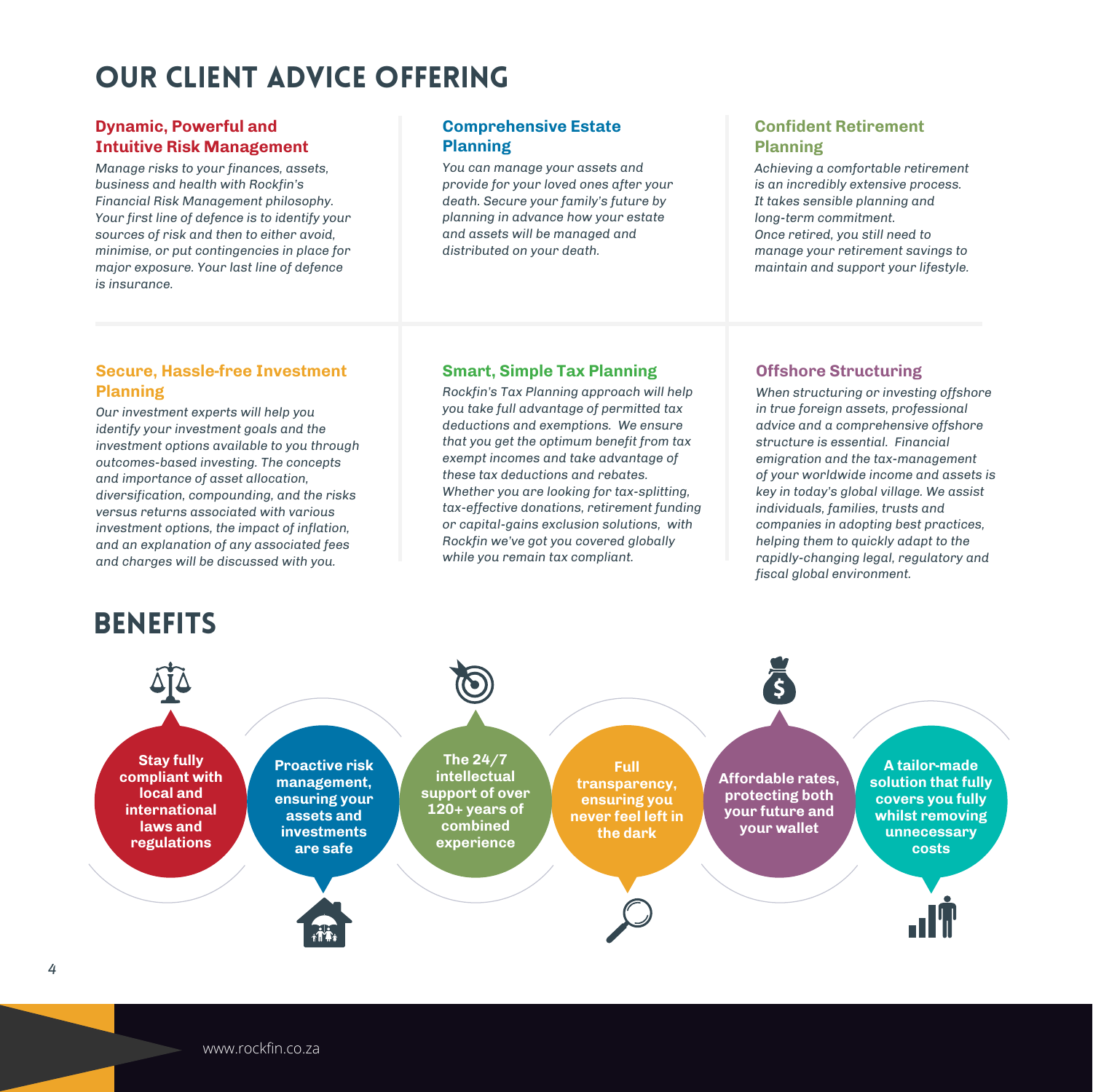# WHAT MAKES ROCKFIN STAND OUT FROM THE CROWD?

#### **OUR TECHNOLOGY:**







*3*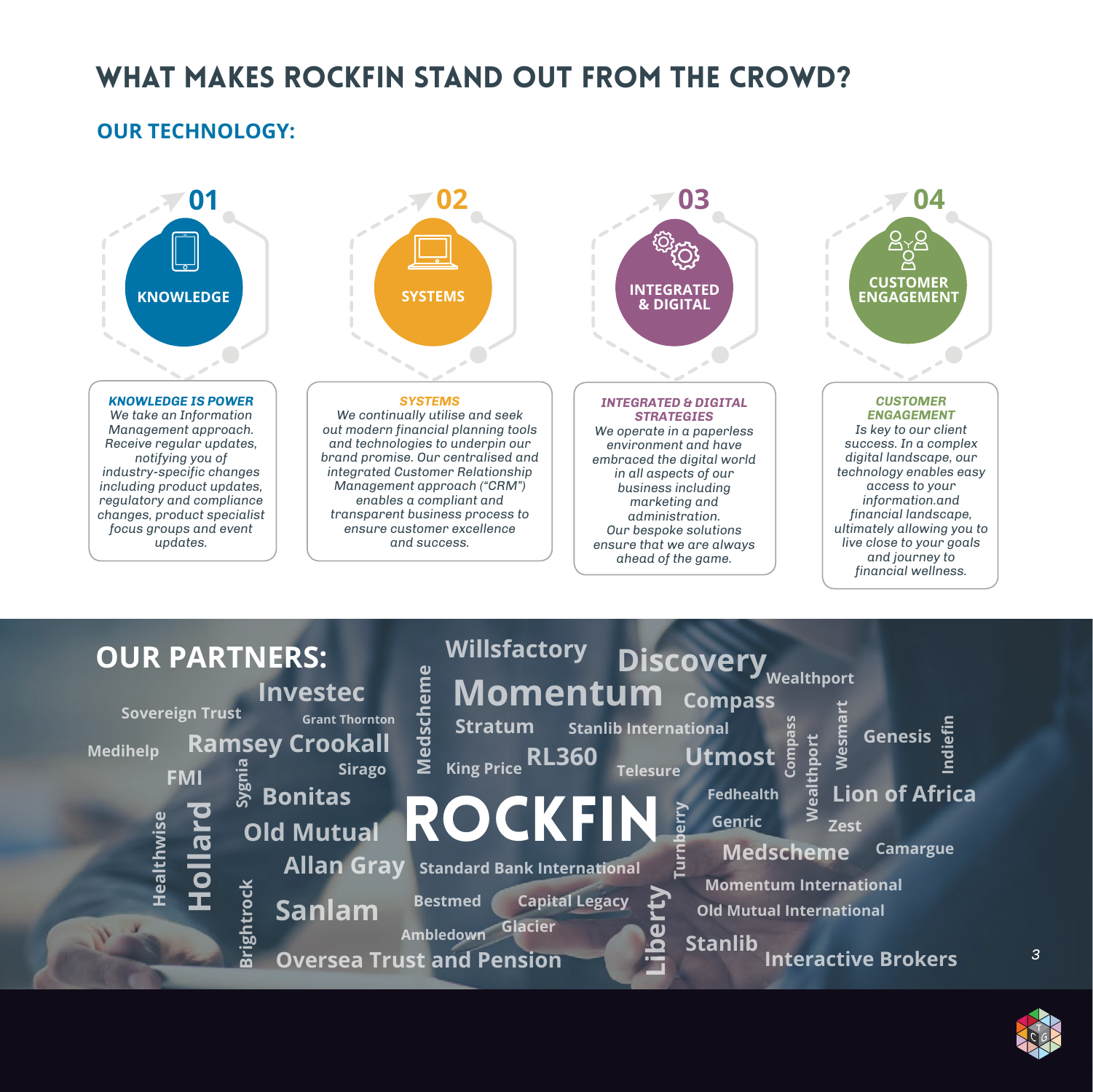# ROCKFIN PERSONAL INSURANCE AND INVESTMENT **SOLUTIONS**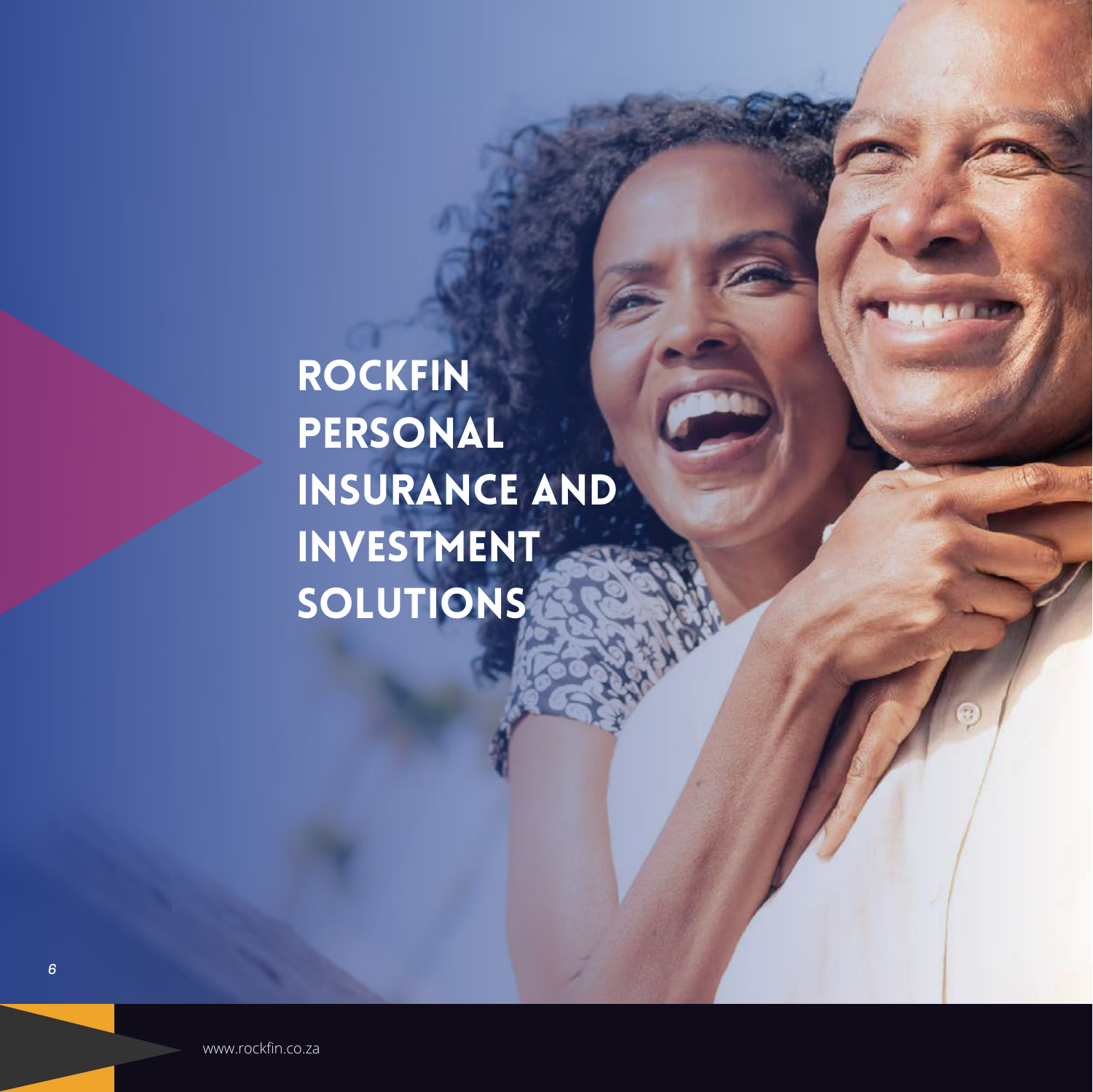## **PERSONAL**

**We offer a variety of products and services that focus on securing you, your wealth and your assets. With Rockfin you can rest assured that your financial interests are well looked after.** 

**Our personalised solutions are what set us apart. They provide you with personal and professional guidance on all aspects of your financial wellbeing.**

## **COVER**

**Medical Aid • Health Insurance Gap Cover • Life Insurance Disability Cover • Income Protection Critical Illness**

#### **Ensure the protection of your finances and lifestyle**

*Your health and ability to work to earn an income are very valuable assets. Suffering a severe illness or becoming occupationally or physically disabled can leave you in great financial difficulty. Personal risk management solutions from Rockfin give you peace of mind, knowing that your finances and lifestyle are protected against the impact of these and other unforeseen events.*

### **INSURANCE**

**Vehicle Insurance • House Contents Insurance Homeowners and Property Insurance • All Risk Insurance Personal Liability Cover • Value Added benefits Portal Items Cover**

## INVESTMENTS

**Tax-Free Savings Account • Retirement Annuities Personal Unit Trusts • Education Plans Personal Shares and Equities • Structured Model Portfolios Personal Offshore Investments**

#### **Providing you with the security against all possible risks**

*At Rockfin we do all we can to ensure you are properly insured for whatever life throws your way. Not only is it important to be certain that you have enough cover for your current financial commitments, but it is equally important that the right, personalised life and disabilityinsurance solution is in place to make sure that your familiy's financial future is taken care of.*

#### **Enrich your life and expand your wealth**

*You know what you want in life, and you work hard to secure your future and that of your family. So, it makes sense to put your money to work too. Invest in the local and international financial markets to grow your assets – whether it is to pay off debt, save for your children's education, contribute to your retirement savings, or simply to ensure financial security. Diversification of your investment portfolio taking full advantage of worldwide asset allocation is key.*

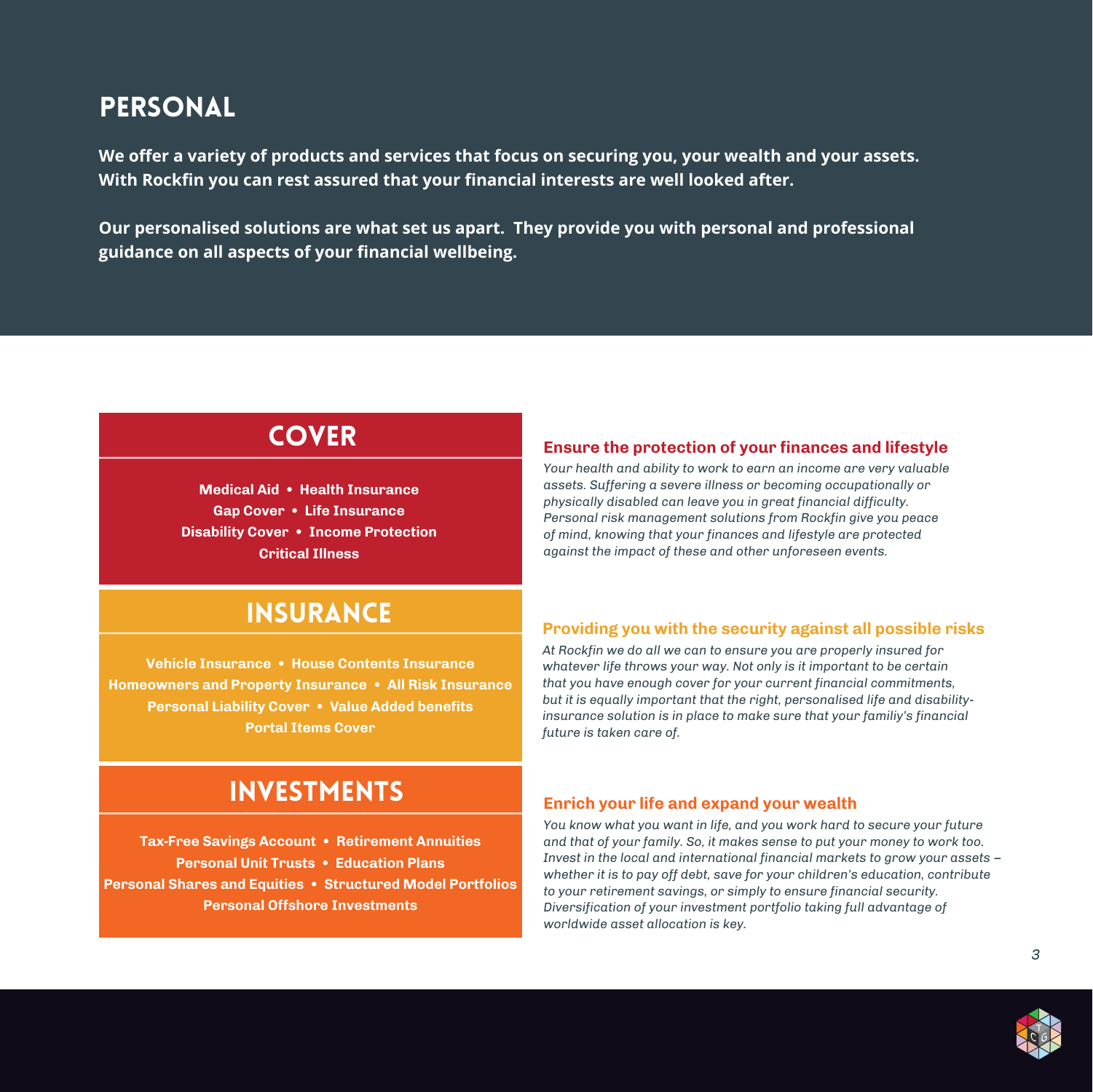# ROCKFIN BUSINESS, INVESTMENT AND EMPLOYEE BENEFITS SOLUTIONS

*8*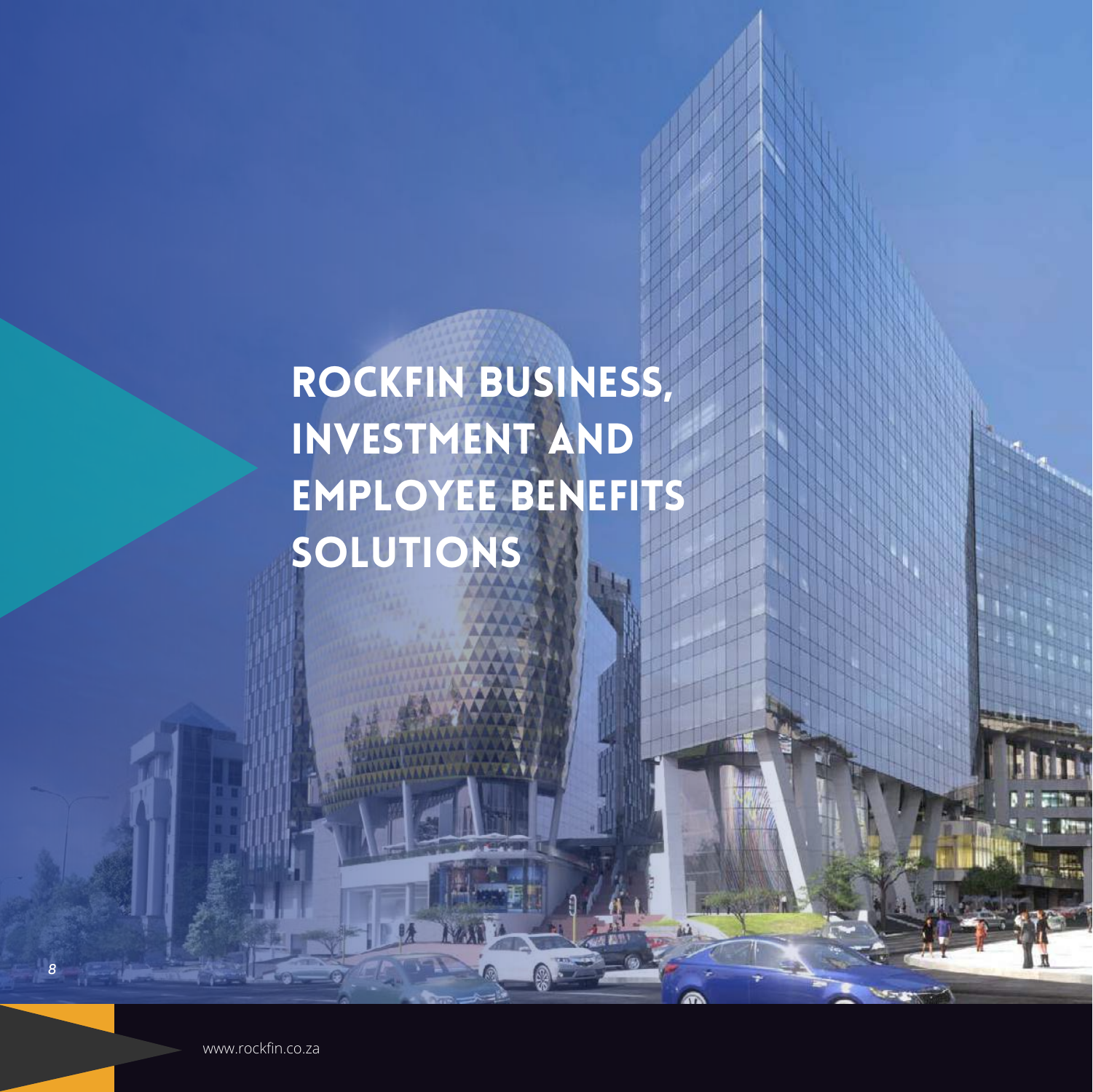# **BUSINESS**

**We offer a variety of products and services that cover business risks and provide business asset protection. Our employee benefits solutions assist in building employer brand loyalty with your employees, your most valuable assets. With Rockfin you can rest assured that your financial interests are well looked after.** 

**Our customised solutions are what set us apart. We provide you with prudent and professional guidance on all aspect of business insurance, assurance and employee benefits.**

## **COVER**

**Key-Person Insurance • Group Medical Aid Buy and Sell Agreements • Contingent Liability Cover Preferred Compensation • Group Life Cover Group Disability Cover • Employee Benefits**

# **INSURANCE**

**Vehicle and Fleet Insurance Office Contents & All Risk Insurance Assets and Stock in Trade • Electronic Items Insurance Directors and Officers Insurance • Professional Indemnity Public Liability Insurance**

# INVESTMENTS

**Pension Funds • Provident Funds Business Unit Trusts • Equities and Share Portfolios Sinking Funds • Structured Investment Plans Offshore Investments • Offshore Banking Solutions**

#### **Ensure that your business is looked after, with specialised cover**

*The first step in creating your business financial plan is to identify the risks that your business could face. Rockfin provides you with tailor-made business risk cover that meets your unique needs and requirements. We also specialise and provide access to the best comprehensive business and employee benefits solutions. Our expertise in business assurance ensures that you can focus on running your business, while we take care of the risk factors.*

#### **Providing you with the security you need to keep your business going**

*When you insure your business, you want an insurance partner who is as dedicated as you are to protecting it against everyday risks, whether these involve damaged assets or machinery, personal accidents or even public liability. Our comprehensive range of business insurance solutions is designed to meet all your needs – whatever your type of business.*

#### **Grow your wealth with the finest personalised investment plans**

*At Rockfin we have a broad range of funds and investment opportunities for your business entity. We continually strive to extend our knowledge and expertise in topics as diverse as local and international company establishment and taxation, regulation, law and worldwide investment markets. To this end, we can provide you with the latest and up-to-date business and treasury investment solutions.*